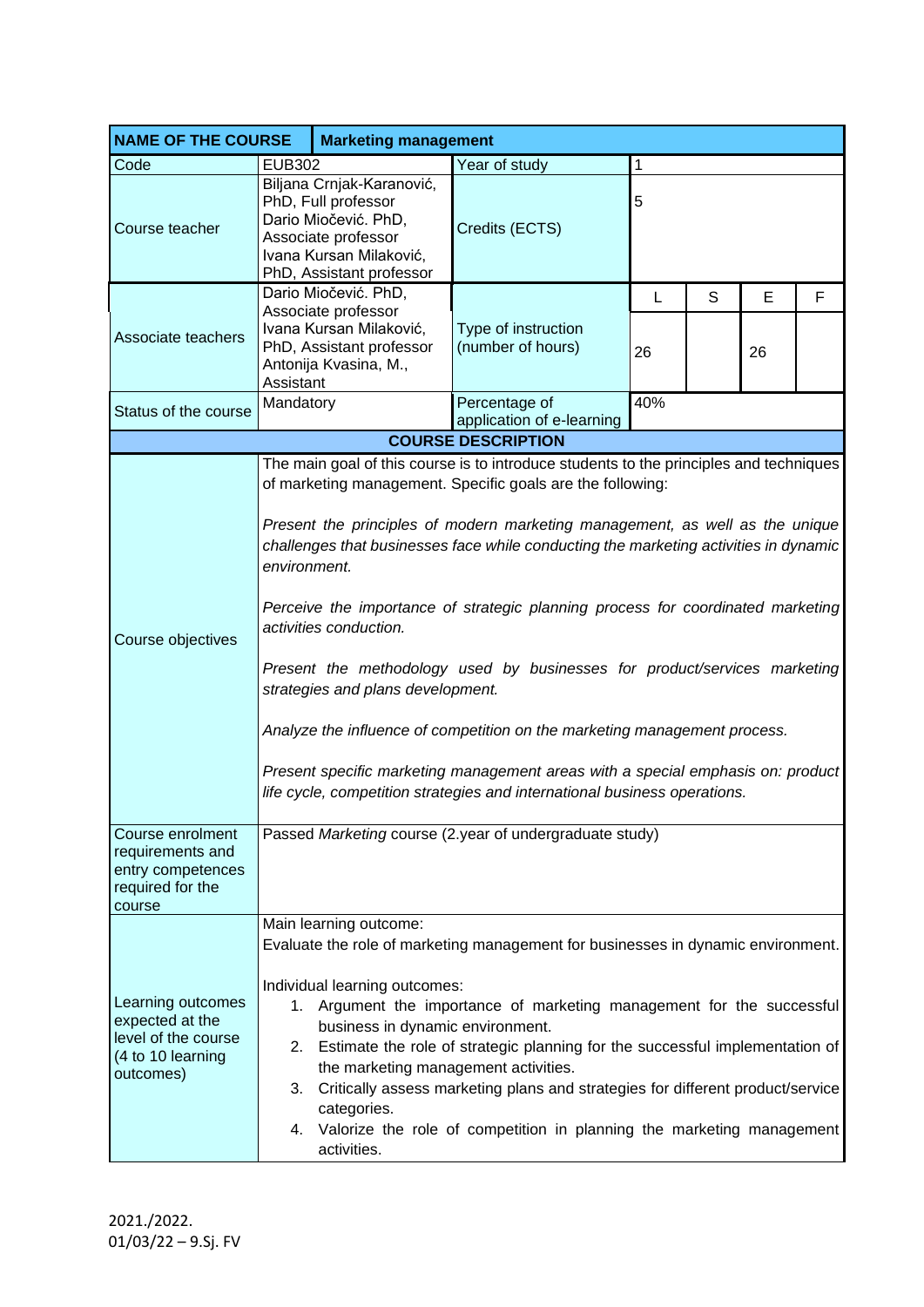|                                                                                      | Critically analyze the influence of product life cycle and strategic role of the<br>5.<br>business subject on the market.                                 |                     |                                                                                                                                                                 |                |  |  |  |  |
|--------------------------------------------------------------------------------------|-----------------------------------------------------------------------------------------------------------------------------------------------------------|---------------------|-----------------------------------------------------------------------------------------------------------------------------------------------------------------|----------------|--|--|--|--|
|                                                                                      | Lectures                                                                                                                                                  | <b>Exercises</b>    |                                                                                                                                                                 |                |  |  |  |  |
|                                                                                      | Hour<br><b>Topic</b>                                                                                                                                      |                     | <b>Topic</b>                                                                                                                                                    | Hou<br>rs      |  |  |  |  |
| Course content<br>broken down in<br>detail by weekly<br>class schedule<br>(syllabus) | Introductory lecture: syllabus<br>presentation<br>TOPIC 1 (1st part) - Understanding<br>Marketing Management: Defining<br>Marketing for the new realities | s<br>$\overline{2}$ | Introductory exercises -<br>presentation of the course<br>structure and instruction to<br>students                                                              | 2              |  |  |  |  |
|                                                                                      | TOPIC 1 (2nd part) - Understanding<br>Marketing Management: Defining<br>Marketing for the new realities                                                   | $\overline{2}$      | Case study: Naked brand                                                                                                                                         | 2              |  |  |  |  |
|                                                                                      | TOPIC 1 (3rd part) $-$<br><b>Understanding Marketing</b><br>Management: Defining Marketing<br>for the new realities<br>SA - MOODLE QUIZ 1                 | $\overline{2}$      | Introduction to Hubro Marketing<br>simulation: presentation of Hubro<br>Marketing Simulation software - the<br>structure and tasks of marketing<br>simulation.  | $\overline{2}$ |  |  |  |  |
|                                                                                      | TOPIC 2 (1st part) $-$<br>Connecting with Customers:<br><b>Creating Long-Term Loyalty</b><br>Relationships                                                | $\overline{2}$      | Task - Playing a test simulation<br>Case Studies:<br>Nordstrom - example of<br>$\overline{\phantom{0}}$<br>excellence<br>Negative reviews and doing<br>business | $\overline{2}$ |  |  |  |  |
|                                                                                      | TOPIC 2 (2nd part) - Connecting<br>with Customers: Creating Long-<br><b>Term Loyalty Relationships</b>                                                    | $\overline{2}$      | Marketing simulation - first quarter<br>Task - Vision, mission and goals of<br>the simulated company                                                            | $\overline{2}$ |  |  |  |  |
|                                                                                      | SA - MOODLE QUIZ 2<br>TOPIC 3 (1st part) -<br><b>Understanding Marketing</b><br>Management: Developing<br>Marketing Strategies and Plans                  | $\overline{2}$      | Marketing simulation - second<br>quarter<br>Task - Marketing strategy of a<br>simulated company                                                                 | $\overline{2}$ |  |  |  |  |
|                                                                                      | TOPIC 3 (2nd part) -<br><b>Understanding Marketing</b><br>Management: Developing<br>Marketing Strategies and Plans                                        | 2                   | Case study: Growth strategies                                                                                                                                   | $\overline{2}$ |  |  |  |  |
|                                                                                      | TOPIC 3 (3rd part) -<br><b>Understanding Marketing</b><br>Management: Developing<br>Marketing Strategies and Plans<br>SA - MOODLE QUIZ 3                  | 2                   | Marketing simulation - third quarter<br>Task - SWOT analysis of a<br>simulated company                                                                          | $\overline{2}$ |  |  |  |  |
|                                                                                      | TOPIC 4 - Conducting Marketing<br>Responsibly: Managing a Holistic<br>Marketing Organization -<br><b>Marketing Control</b><br>SA - MOODLE QUIZ 4          | $\overline{2}$      | Marketing simulation - fourth quarter<br>Task - Marketing audit of a<br>simulated company                                                                       | $\overline{2}$ |  |  |  |  |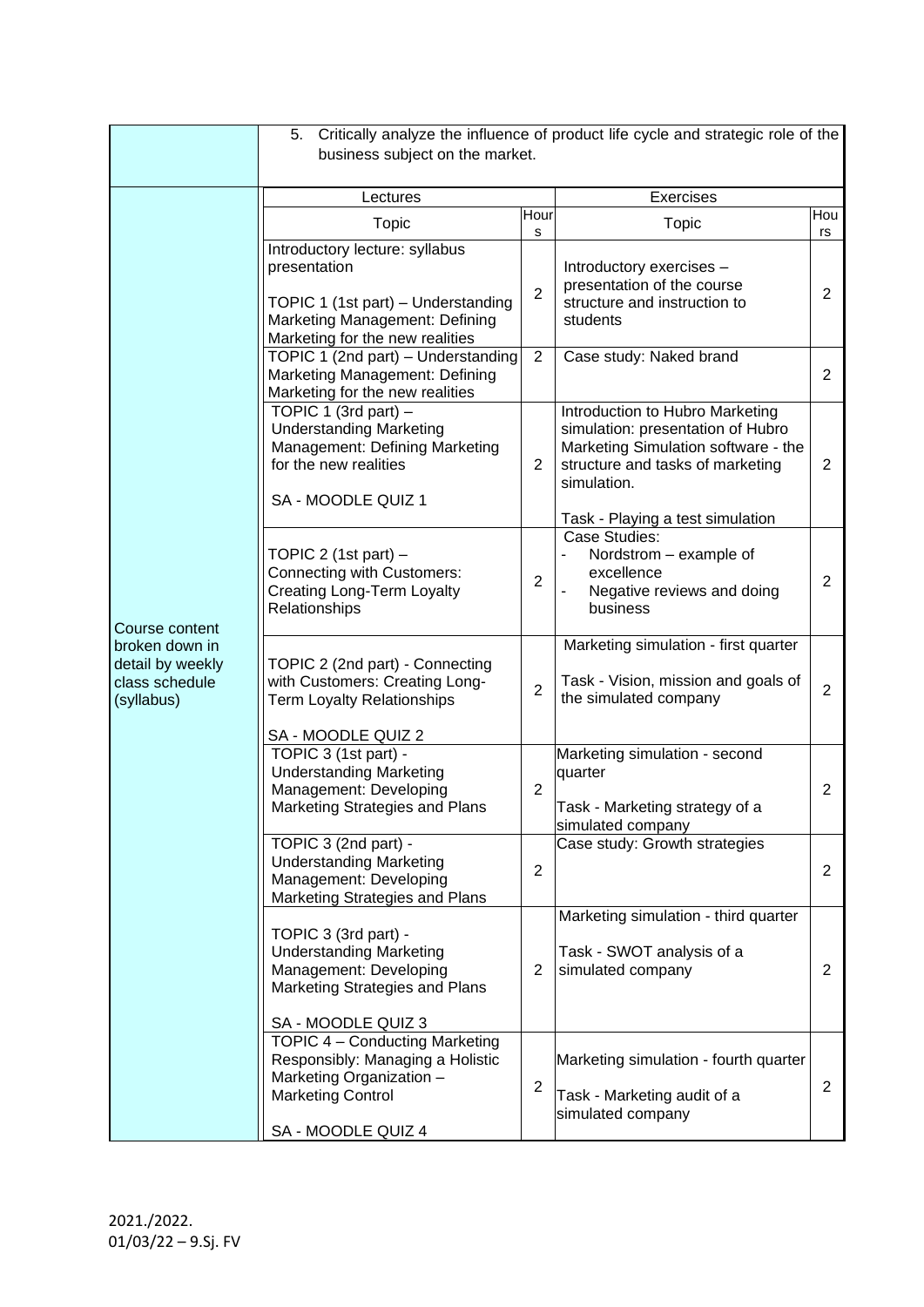|                                                          | TOPIC 5 - Analysis of the<br>industries and competition:<br>Dealing with Competition                                                                                                                                                                                                                                                                                                                                                                                                                                                                                                                                                                                                                                                                                                         |     |                  | Marketing simulation - fifth quarter<br>Task - Analysis of industry and |             |                                                                                      |                |                |
|----------------------------------------------------------|----------------------------------------------------------------------------------------------------------------------------------------------------------------------------------------------------------------------------------------------------------------------------------------------------------------------------------------------------------------------------------------------------------------------------------------------------------------------------------------------------------------------------------------------------------------------------------------------------------------------------------------------------------------------------------------------------------------------------------------------------------------------------------------------|-----|------------------|-------------------------------------------------------------------------|-------------|--------------------------------------------------------------------------------------|----------------|----------------|
|                                                          | SA - MOODLE QUIZ 5                                                                                                                                                                                                                                                                                                                                                                                                                                                                                                                                                                                                                                                                                                                                                                           |     |                  | $\overline{2}$                                                          | competition |                                                                                      |                | 2              |
|                                                          | TOPIC 6 - Building Strong Brands:<br>Addressing Competition and<br>Driving Growth - Strategies for                                                                                                                                                                                                                                                                                                                                                                                                                                                                                                                                                                                                                                                                                           |     |                  |                                                                         |             | Marketing simulation - sixth quarter<br>Task - Competitive strategies                |                |                |
|                                                          | market leaders, challengers,<br>followers and nichers                                                                                                                                                                                                                                                                                                                                                                                                                                                                                                                                                                                                                                                                                                                                        |     |                  | 2                                                                       |             |                                                                                      |                | $\overline{2}$ |
|                                                          | SA - MOODLE QUIZ 6<br>TOPIC 7 - Building Strong Brands:                                                                                                                                                                                                                                                                                                                                                                                                                                                                                                                                                                                                                                                                                                                                      |     |                  |                                                                         |             | Marketing simulation - seventh                                                       |                |                |
|                                                          | Addressing Competition and<br>Driving Growth - Product Life-<br><b>Cycle Marketing Strategies</b>                                                                                                                                                                                                                                                                                                                                                                                                                                                                                                                                                                                                                                                                                            |     | $\overline{2}$   | quarter<br>Task - Product life cycle                                    |             |                                                                                      | $\overline{2}$ |                |
|                                                          | SA - MOODLE QUIZ 7                                                                                                                                                                                                                                                                                                                                                                                                                                                                                                                                                                                                                                                                                                                                                                           |     |                  |                                                                         |             |                                                                                      |                |                |
|                                                          | TOPIC 8 - Connecting with<br><b>Customers: Tapping into Global</b><br><b>Markets</b>                                                                                                                                                                                                                                                                                                                                                                                                                                                                                                                                                                                                                                                                                                         |     |                  | 2                                                                       | quarter     | Marketing simulation - eighth                                                        |                | 2              |
|                                                          | SA - MOODLE QUIZ 8                                                                                                                                                                                                                                                                                                                                                                                                                                                                                                                                                                                                                                                                                                                                                                           |     |                  |                                                                         |             | Task - Reflection of marketing<br>strategy and peer evaluation                       |                |                |
|                                                          |                                                                                                                                                                                                                                                                                                                                                                                                                                                                                                                                                                                                                                                                                                                                                                                              |     |                  |                                                                         |             |                                                                                      |                |                |
| Format of<br>instruction                                 | <b>☑</b> lectures<br>$\boxtimes$ independent assignments<br>$\boxtimes$ seminars and workshops<br>$\boxtimes$ multimedia<br>$\boxtimes$ exercises<br>☑ laboratory<br>$\Box$ on line in entirety<br>$\Box$ work with mentor<br>$\boxtimes$ partial e-learning<br>$\Box$ guest lectures<br>$\Box$ field work                                                                                                                                                                                                                                                                                                                                                                                                                                                                                   |     |                  |                                                                         |             |                                                                                      |                |                |
|                                                          |                                                                                                                                                                                                                                                                                                                                                                                                                                                                                                                                                                                                                                                                                                                                                                                              |     |                  |                                                                         |             | The student is obliged to attend and actively participate in lectures and exercises. |                |                |
| <b>Student</b><br>responsibilities                       | In order to obtain signature, a full-time student must actively participate in at least<br>60% of lectures and 60% of exercises, and a part-time student at least 30% in lectures<br>and exercises. In addition to attendance, active participation in classes includes<br>participation in practical exercises and discussions, i.e., in order to obtain a signature<br>a full-time / part-time student must achieve a positive grade in marketing simulation<br>and solve weekly assignments in exercises within marketing simulation that serve as<br>preparation for colloquia/exam. Also, part-time students have the opportunity to<br>replace participation in a marketing simulation with an assigned case study, for which<br>they must decide within the first two weeks of class. |     |                  |                                                                         |             |                                                                                      |                |                |
|                                                          | Also, during the semester, self-evaluation tests (Moodle quizzes) are being held at<br>the lectures in order to verify the understanding of the lecture and in order to prepare<br>for the colloquium / exam, which students are not required to solve.<br>The signature is the prerequisite for taking the exam.                                                                                                                                                                                                                                                                                                                                                                                                                                                                            |     |                  |                                                                         |             |                                                                                      |                |                |
| Screening student                                        | Class                                                                                                                                                                                                                                                                                                                                                                                                                                                                                                                                                                                                                                                                                                                                                                                        | 1.5 | Research         |                                                                         |             | Practical training                                                                   | 1.5            |                |
| work (name the<br>proportion of ECTS<br>credits for each | attendance<br>Experimental<br>work                                                                                                                                                                                                                                                                                                                                                                                                                                                                                                                                                                                                                                                                                                                                                           |     | Report           |                                                                         |             | (Other)                                                                              |                |                |
| activity so that the<br>total number of                  | Essay                                                                                                                                                                                                                                                                                                                                                                                                                                                                                                                                                                                                                                                                                                                                                                                        |     | Seminar<br>essay |                                                                         |             | (Other)                                                                              |                |                |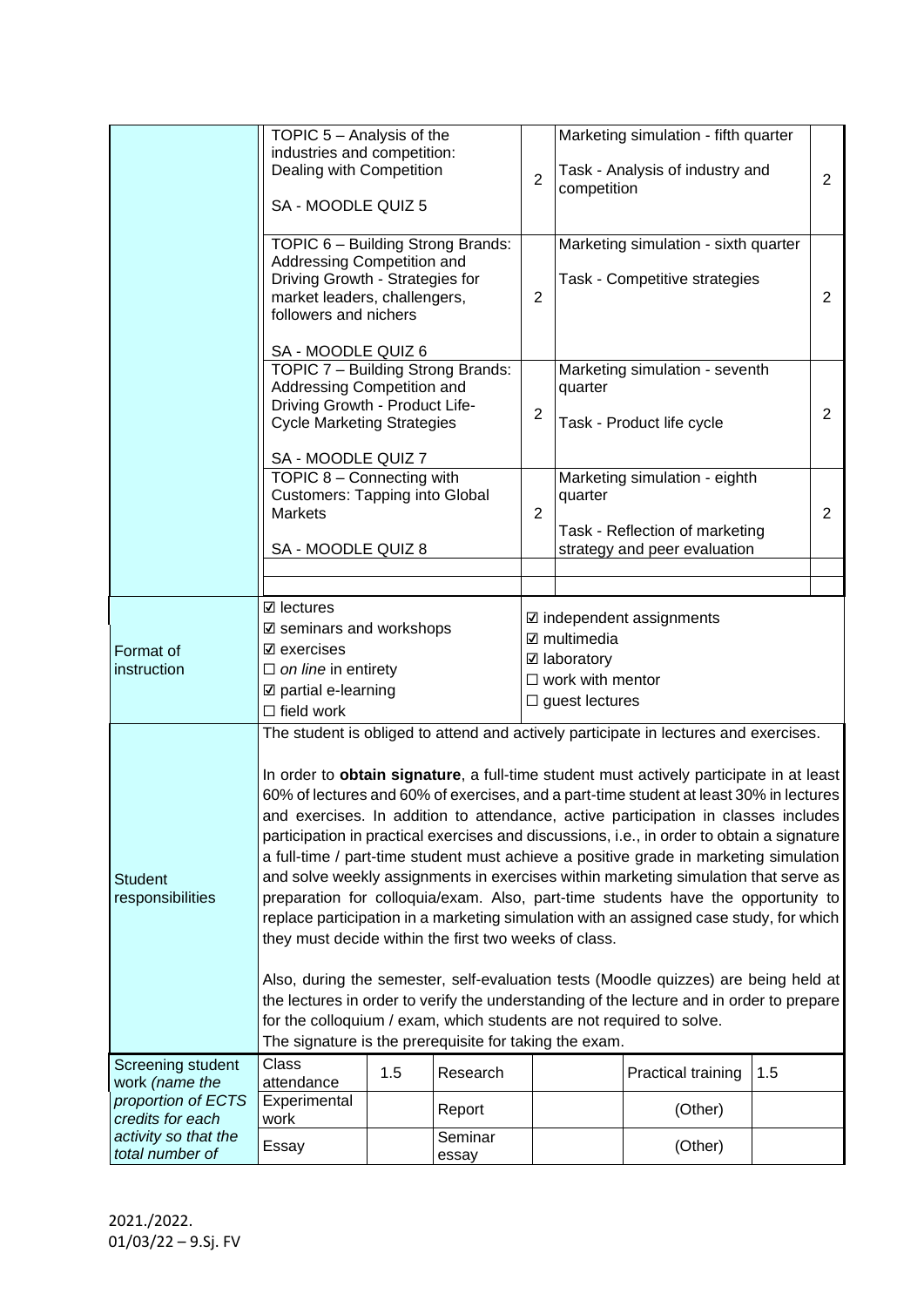| <b>ECTS</b> credits is<br>equal to the ECTS<br>value of the course)<br>Grading and<br>evaluating student<br>work in class and at<br>the final exam | <b>Tests</b>                                                                                                                                                                                                                                                                                                                                                                                                                                                                                                                                                                                                                                                                                                                                                                                                                                                                                                              | $\overline{2}$ | Oral exam    | $1*$ | (Other)                                      |                                        |  |  |
|----------------------------------------------------------------------------------------------------------------------------------------------------|---------------------------------------------------------------------------------------------------------------------------------------------------------------------------------------------------------------------------------------------------------------------------------------------------------------------------------------------------------------------------------------------------------------------------------------------------------------------------------------------------------------------------------------------------------------------------------------------------------------------------------------------------------------------------------------------------------------------------------------------------------------------------------------------------------------------------------------------------------------------------------------------------------------------------|----------------|--------------|------|----------------------------------------------|----------------------------------------|--|--|
|                                                                                                                                                    | Written exam                                                                                                                                                                                                                                                                                                                                                                                                                                                                                                                                                                                                                                                                                                                                                                                                                                                                                                              | $1^*$          | Project      |      | (Other)                                      |                                        |  |  |
|                                                                                                                                                    | There will be two midterm exams (tests) during the semester. The final grade will<br>consist of the weighted grades of the midterm exams (60%) and marketing simulation<br>group work grade (40%). Students are required to earn a minimum of 60% of each of<br>the two midterm exams.<br>*Students who pass the midterm exams (tests) do not need to take the oral exam. If<br>students are not satisfied with the grade they can take the oral exam.<br>Grading system and points for the written exams:<br>$0 - 59$<br>fail $(1)$<br>60-65<br>satisfactory (2)<br>66-75<br>good(3)<br>76-85 very good (4)                                                                                                                                                                                                                                                                                                              |                |              |      |                                              |                                        |  |  |
|                                                                                                                                                    | The practical part of the course will be verified continuously during the exercises,<br>where students will participate in group assignments on the computer by solving<br>practical tasks. The grade from the marketing simulation consists of the achieved<br>result of the marketing simulation (20%) and of weekly tasks being solved within the<br>marketing simulation (20%). Participation in the marketing simulation is being<br>conducted in teams of 2 students, which are divided into teams exclusively by the<br>teacher, and it is not possible to change team members.<br>The exam is considered to be passed if the regular student:<br>successfully passed both tests (achieved minimally 60 points of max. 100 on<br>each test)<br>actively participated in practical assignments and discussions,<br>participated in a group computer work (marketing simulation) and achieved<br>the positive grade. |                |              |      |                                              |                                        |  |  |
|                                                                                                                                                    | Final grade is calculated as the sum of:<br>(1) the average grade of written tests multiplied by the weight of 0.6 and<br>(2) group computer work grade (marketing simulation) multiplied by the weight<br>of $0.4$ .<br>Students who fail the midterm exams test(s) need to take the final exam. The final<br>exam consists of written and oral exam parts. Students are required to earn a<br>minimum of a 60% of the written part of the exam in order to be able to attend the<br>oral part of the exam. In this case, the final grade is calculated based on the positively                                                                                                                                                                                                                                                                                                                                          |                |              |      |                                              |                                        |  |  |
|                                                                                                                                                    | graded group computer (marketing simulation) work (40%) and positively graded<br>written (30%) and oral exams (30%).                                                                                                                                                                                                                                                                                                                                                                                                                                                                                                                                                                                                                                                                                                                                                                                                      |                |              |      |                                              |                                        |  |  |
| Required literature<br>(available in the<br>library and via other<br>media)                                                                        |                                                                                                                                                                                                                                                                                                                                                                                                                                                                                                                                                                                                                                                                                                                                                                                                                                                                                                                           |                | <b>Title</b> |      | <b>Number of</b><br>copies in<br>the library | <b>Availability via</b><br>other media |  |  |
|                                                                                                                                                    | (2016).<br>P.,<br>Keller,<br>K. L.<br><b>Marketing</b><br>Kotler,<br>management, 15.ed., Pearson Education Limited,<br>England                                                                                                                                                                                                                                                                                                                                                                                                                                                                                                                                                                                                                                                                                                                                                                                            |                |              |      | 1                                            | yes                                    |  |  |
|                                                                                                                                                    |                                                                                                                                                                                                                                                                                                                                                                                                                                                                                                                                                                                                                                                                                                                                                                                                                                                                                                                           |                |              |      | 1                                            | yes                                    |  |  |

2021./2022. 01/03/22 – 9.Sj. FV